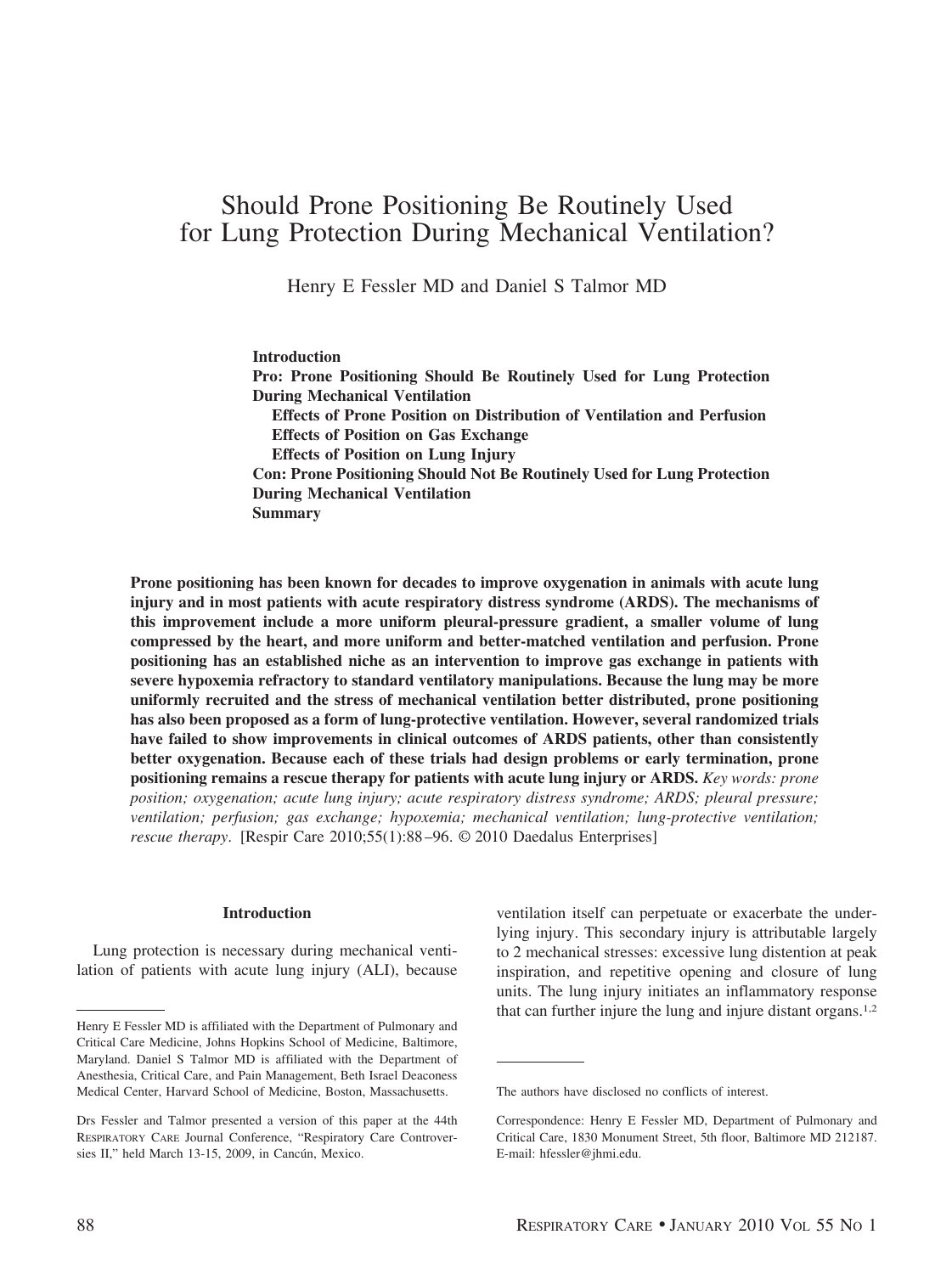There is wide agreement that lung-protective ventilation should be the primary goal of ventilatory support in ALI and acute respiratory distress syndrome (ARDS). However, there is less agreement on how this goal should be achieved.

The injury attributable to over-distention can be minimized by reducing tidal volume  $(V_T)$  and limiting plateau pressure. This approach reduced ARDS mortality in a large multicenter randomized trial.3 The second source of injury may be minimized by interventions that recruit the lungs to prevent cyclic alveolar closure, such as positive endexpiratory pressure (PEEP), lung-recruitment maneuvers, and alternative ventilation modes such as high-frequency oscillation. But the optimal way to set PEEP, and the utility of recruitment maneuvers and newer ventilation modes have yet to be established. The "dark side" of these interventions is that improved recruitment at end-expiration is difficult to uncouple from over-distention, so salubrious and lugubrious effects may cancel each other.

Prone positioning (also known as proning) is an adjunct to mechanical ventilation and holds promise as another pathway to lung protection. In the prone position, ventilation and perfusion of injured lungs are better matched,<sup>4,5</sup> and the gravitational gradient of pleural pressure is reduced.6 Because transpulmonary pressures are more uniform, lung recruitment might be achieved in atelectatic regions without over-distending regions that were already recruited. The improved ventilation-perfusion matching also improves oxygenation. This benefit on gas exchange was the earliest justification for prone positioning,<sup>7</sup> suggested before ventilator-induced lung injury (VILI) was widely recognized. Reviews of the topic found improved oxygenation in about 70% of patients with ALI/ARDS when flipped from supine to prone, with consistent group mean improvements in oxygenation.8-12

However, experience with alternative approaches to lung-protective ventilation in the supine position has taught us that improved oxygenation may be an unreliable marker of reduced VILI or survival. Low- $V_T$  ventilation reduces mortality in ARDS but worsens gas exchange.3 In most studies, higher PEEP reduced cyclic closure and improved oxygenation, but not survival.13-15 The improved oxygenation seen in the prone position suggests lung recruitment but is not sufficient as a goal in itself. The effect of prone positioning on lung injury, although encouraging, has been less well studied.

The oxygenation response to prone positioning in patients with ARDS is itself quite variable. Although most patients improve, about a third do not, and there is a wide range of improvement in those who respond. Patient factors that correspond to improvement have not been well defined. They may include the stage of ARDS (early vs late), the cause (pulmonary vs extra-pulmonary), the radiologic pattern (patchy vs diffuse), the severity of hypoxia, and the patient's body habitus. This variability has contributed to controversy over broad application of proning. Indeed, if oxygenation is an unreliable marker of lung protection, it may also be a clinically inappropriate definition of a "response" to proning.

Several adverse effects associated with the prone position have been described, including facial edema, pressure ulcers, inadvertent extubation, main-bronchus intubation, and removal of vascular catheters.16-21 Although some of these complications are rare, they are dramatic, disturbing, and potentially lethal. The patient harmed by such an event is vivid and specific, while the patients who might benefit from proning are hypothetical and ill-defined. This tempers enthusiasm for an intervention of uncertain benefit.

Finally, none of the several prospective randomized trials comparing supine to prone positioning has shown a definitively positive effect on survival.16-21 As we will discuss, however, all of the trials have had deficiencies that confound their interpretation, such as "under-dosing" (ie, not enough hours per day in the prone position), diverse patient populations, and early trial closure due to low enrollment. The bedside clinician is challenged to interpret negative trials that are small or flawed.

Because of these ambiguities, the role of the prone position remains undefined. We believe it has a role as a life-saving intervention in patients with severe, life-threatening hypoxemia, but its *routine* use in patients with ALI and ARDS remains open to dispute. Additional trials may help establish, or finally doom, proning's role as a standard intervention. In the absence of definitive data, we will present the polar views for the reader's consideration.

## **Pro: Prone Positioning Should Be Routinely Used for Lung Protection During Mechanical Ventilation**

Prone positioning is an ideal approach to lung protection during mechanical ventilation for ALI/ARDS. It requires no special equipment. It is applicable to almost all patients, excluding only those with abdominal wounds, tenuous vascular or airway access, or similar conditions. In patients with cardiomegaly, it improves ventilation to dorsal lung regions without compensatory worsening of ventral ventilation,22 reducing the local injurious stress and strain. In animal studies, proning reduced lung injury and inflammation.23-27 Adverse effects have been rare and are largely avoidable. Proning also improves oxygenation in most patients, allowing reduction in fraction of inspired oxygen or PEEP. Although definitive survival data from clinical trials are lacking, all of the studies published so far were too small or too flawed to determine bedside decisions. While awaiting more convincing proof, the pro position is that the default position should be prone.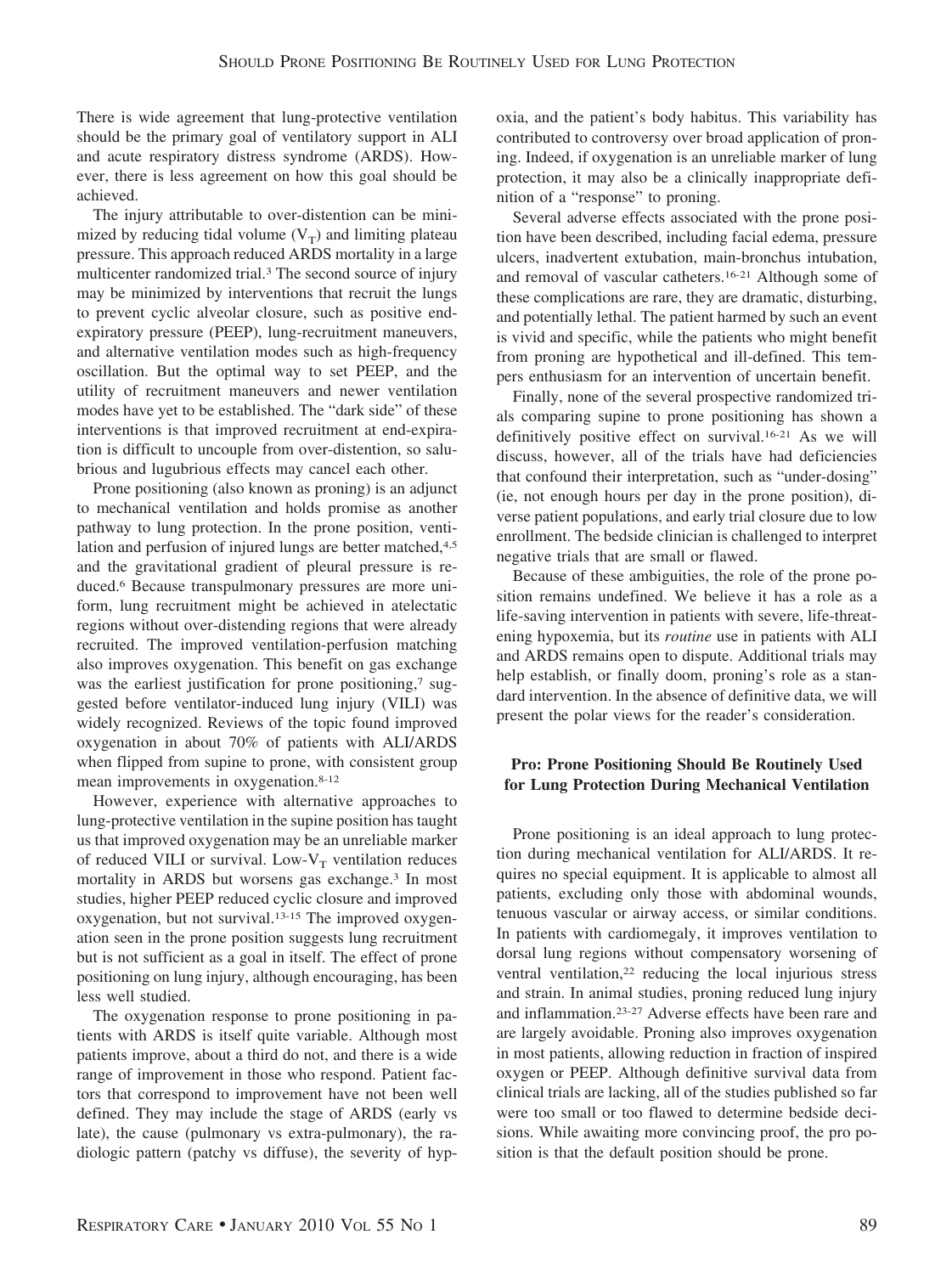## **Effects of Prone Positioning on Distribution of Ventilation and Perfusion**

Prone positioning was proposed over 30 years ago as a means to improve gas exchange in hypoxic respiratory failure.7,28Extensive physiologic investigation has explored the mechanisms of the observed improvements, which involve changes in the distribution of both ventilation and pulmonary blood flow. In any position in a gravitational field, pleural pressure increases from its most negative values in non-dependent regions to less negative values in dependent regions. In an upright normal subject the gradient is about  $0.2-0.3$  cm  $H<sub>2</sub>O$  per centimeter of vertical height.<sup>29</sup> It is attributable to several factors, including the weight of overlying lung and local mismatch between the resting shapes of the lung and overlying chest wall.

At any airway pressure, the gradient of pleural pressure means that the local transpulmonary pressure is higher in non-dependent regions. Alveoli there are more distended, but they also reside along the less compliant portion of their local pressure-volume relationship.30 Therefore, for a given uniform change in transpulmonary pressure (caused by an increase in airway pressure or decrease in pleural pressure), the change in volume will be greater in dependent lung regions. Ventilation will flow preferentially to those regions.

In supine subjects, additional mechanical factors affect the distribution of ventilation, and the weight of the heart and pressure from the abdominal contents can compress the lung bases and decrease functional residual capacity.<sup>31</sup> Because the height of the lung in the gravitational axis is much less when the person is horizontal, gravitational effects on the pleural pressure gradient are reduced. In addition, the heart lies over the left lower lobe and can directly reduce ventilation to that lobe, especially in patients with cardiomegaly.<sup>22,32</sup>

In studies of animals with injured, flooded, and dense lungs, the gravitational gradient of pleural pressure is steeper in the supine than the prone position (Fig. 1).6 Pleural pressure at the dependent dorsal regions can exceed zero, which leads to airway closure or atelectasis and contributes to hypoxemia. In the injured lung, ventilation of the flooded and atelectatic dependent regions is greatly reduced. Gas either does not enter those regions at all, or those lung zones open and close during the respiratory cycle. Non-dependent lung regions receive the bulk of the  $V_T$ .<sup>33</sup> The compliance of the dependent, flooded regions is essentially zero, and atelectatic regions capable of opening will not open until they reach their airway-opening pressure, by which point the non-dependent regions may be at risk of over-distention during tidal breathing.

There is also a gravitational distribution of lung perfusion in the supine subject with normal lungs.<sup>34,35</sup> It remains controversial whether this distribution along the grav-



Fig. 1. Pleural pressure in dependent and non-dependent lung regions in supine and prone pigs after volume expansion. (Based on data in Reference 6.)

itational axis is entirely due to gravity.36 There is substantial local flow heterogeneity within isogravitational planes, which follows fractal geometry, so other factors are clearly at play.37 However, there is greater overall lung perfusion in the dependent, dorsal regions. This dorsal predominance persists in ALI.35,38 Thus, in the supine patient with normal lungs, the spatial distribution of ventilation and perfusion match each other to optimize gas exchange. In the supine patient with lung injury, ventilation and perfusion are less well matched.

Many of these abnormalities in the injured lung are ameliorated by prone positioning. The gravitational gradient of pleural pressure becomes less steep.6 Pressure in the dependent (ventral) regions becomes more negative (or less positive), and pressure in non-dependent regions becomes less negative, so the gravitational distribution of transpulmonary pressure is more uniform. In addition, ventilation of dorsal regions when they are non-dependent is improved, due in part to removal of the weight of the heart and abdominal contents from the large volume of lung that lie beneath them when supine, but not when prone (Fig. 2).22,32,39 In patients with ALI the dorsal regions become more aerated in the prone position. Although ventral regions become less aerated, there may be less atelectasis added to the adverse effects of edema (Fig. 3). That is, the benefit is not just that the pleural pressure in dependent regions is less positive; it is also more uniform. Although chest wall compliance is reduced, the reduction is largely due to the constraint to the ventral chest wall. This makes chest wall compliance more uniform, and chest wall expansion in response to positive-pressure ventilation more uniform. The stress of a given  $V_T$  is distributed more evenly, so efforts to recruit lung in the dependent, ventral regions will be less likely to over-distend the non-dependent dorsal regions. Thus, prone positioning is not only a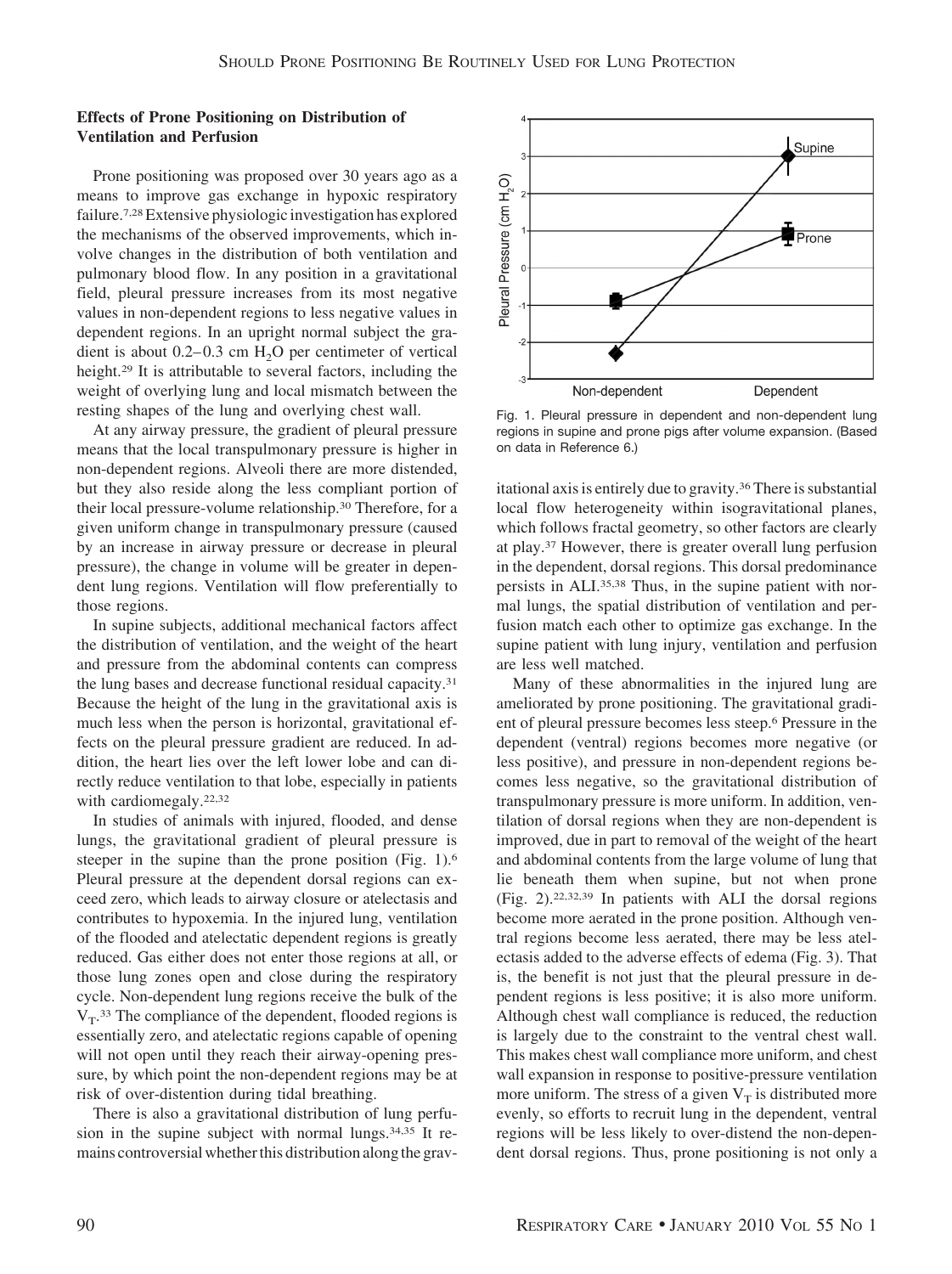

Fig. 2. Computed tomograms of a normal subject in the supine and prone positions. A greater area of the lung is beneath the heart in the supine position. (From Reference 39, with permission.)



Fig. 3. Computed tomograms from a patient with acute respiratory distress syndrome in the supine and prone positions. Atelectatic dorsal lung regions are recruited in the prone position, without equivalent compression and derecruitment in ventral regions. (From Reference 40, with permission.)

means to recruit lung; it also makes lung recruitment safer and more effective.40,41

The gravitational distribution of perfusion is also more uniform in the prone position.<sup>34,35</sup> This suggests that local vascular resistance at any transmural vascular pressure is lower in basilar dorsal regions than in ventral regions.<sup>42</sup> Consequently, ventilation and perfusion are both more uniform and better matched in the prone position.4,43 Venous admixture and arterial oxygenation can be improved, even in the absence of substantial net increased lung recruitment.41,44

#### **Effects of Position on Gas Exchange**

Given that ventilation and perfusion are better matched, it follows that oxygenation is improved in the prone position. This has been demonstrated in numerous animal studies.5,6,23,38,45 In smaller species, the effects of gravity are minimized by the small lungs; nevertheless, the development of VILI is delayed.27

In humans with ARDS, numerous case series have shown that about 70% of patients have improved oxygenation in the prone position.12 It is not certain why some patients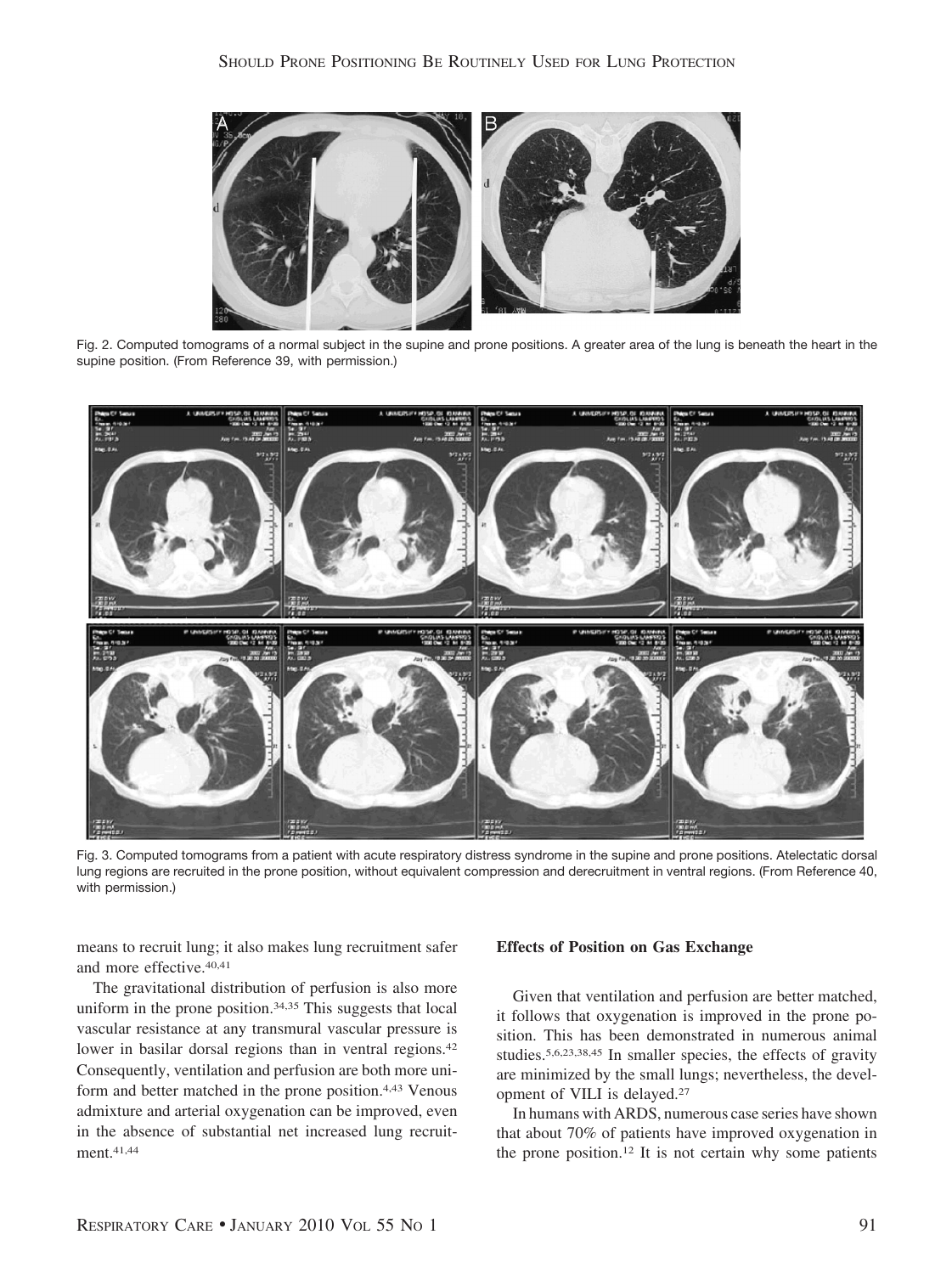fail to improve, or even worsen, but several causes have been proposed. Animals with abdominal distention are more likely to improve oxygenation when prone.46 This may be because the deleterious effect of the supine position is greater in patients with abdominal distention. Patients may be more likely to respond early in the course of ARDS, when there is more atelectatic lung, than later, when the lung becomes more fibrotic.47 Patients with lobar injury or direct lung causes of ARDS appear to respond more than do patients with diffuse ARDS.40 Patients with more severe hypoxemia may respond more briskly.47 Uncertainty about the value of prone positioning has probably been fueled by the heterogeneous oxygenation response and incomplete understanding of its mechanism.

However, oxygenation improvement is a poor surrogate outcome for VILI or survival. Oxygenation improvement can indicate better matching of ventilation and perfusion and reduced shunt, but with no lung recruitment whatsoever. It can also indicate lung recruitment that is accompanied by over-distention of previously recruited lung regions. If a better marker of "safe" ventilation existed, we might learn that some patients with a brisk oxygenation improvement are actually at greater risk from interventions that improve oxygenation, or that some patients with no change in oxygenation are nevertheless better protected.

Physiologic dead space  $(V_D)$  represents lung regions that are ventilated but not perfused. In ARDS,  $V_D$  is increased and is an independent predictor of mortality.48 This  $V_D$  may represent regions where the pulmonary capillaries are obliterated by inflammation or in-situ thrombosis. However, it may also reflect lung zones that are over-distended and thereby are in West zone 1. If  $V_D$ decreased in the prone position, it would suggest that the volume of ventilated but non-perfused lung decreased. Since prone positioning would not restore obliterated or thrombosed capillaries, a decrease in  $V_D$  suggests less overdistention.

Data on the effects of prone position on  $V_D$  are limited. Two studies with ARDS patients have attempted to measure the ratio of  $V_D$  to  $V_T$ . One found no change<sup>49</sup> and the other50 found a significant decrease in the prone position. The immediate change in  $P_{aCO_2}$  was examined in a posthoc analysis of the prone arm of a multicenter randomized trial of prone versus supine positioning.51 The main trial was negative overall (discussed below), but patients whose  $P_{\text{aCO}_2}$  fell by more than 1 mm Hg when first turned prone had a lower mortality rate (35%) than those whose  $P_{aCO_2}$ did not fall  $(52\%, P = .01)$ . Improvement in oxygenation upon proning did not predict survival. This suggests that reduction in  $V_D$  is a more clinically relevant and important marker of a response to prone position than is oxygenation.

#### **Effects of Position on Lung Injury**

The logical intermediary between prone position and survival in ARDS is reduced lung injury. If the postulated benefit of decreased over-distension did not reduce VILI, improved survival would be unlikely. Animal studies of lung injury have used either injurious ventilation strategies (starting with normal lungs) or non-protective ventilation strategies combined with experimental lung injury. Although few in number, these studies have consistently found less lung edema, leak, histologic injury, or epithelialcell apoptosis with proning than with supine positioning.23,24,26,27

In summary, despite the lack of supportive large randomized controlled trials, there is nevertheless strong evidence to support prone positioning in patients with ALI/ ARDS.

## **Con: Prone Positioning Should Not Be Routinely Used for Lung Protection During Mechanical Ventilation**

There is little doubt that, as laid out above, prone positioning for ARDS has a solid physiologic foundation, ample preclinical evidence of benefit, and numerous case series showing oxygenation benefit in most patients with ARDS. As with any clinical intervention, these benefits must be proven in clinical trials by comparing them to existing standards of care. Once benefit is proven in clinical studies, the risks and benefits of a therapy may be weighed in any individual patient and therapy decisions made.

The observed preclinical benefits of prone positioning provided the basis for several randomized controlled trials of prone versus supine positioning in patients with ALI and ARDS. None of these trials has shown a mortality benefit, except one that did so after adjusting for baseline imbalances. The con side of this paper will emphasize that the studies were negative. However, it will also be emphasized that all of these trials were seriously flawed in design or execution.

The first trial, by the Prone-Supine Study Group, randomized 304 patients.18 Subjects could have a wide range of ALI or ARDS severity, and there was no exclusion based on the duration of ALI/ARDS prior to enrollment. Other than positioning, mechanical ventilation was not controlled. Patients were kept prone only an average of  $7.0 \pm 1.8$  h/d, and the maximum days of proning allowed by the protocol was 10 days. The study was powered to detect a 20% absolute difference in mortality at day 10, an effect that seems unrealistically large at a time point that is clinically irrelevant. Even with those goals, the study stopped early, due to waning enrollment, when only about 70% complete. Twelve patients in the supine group crossed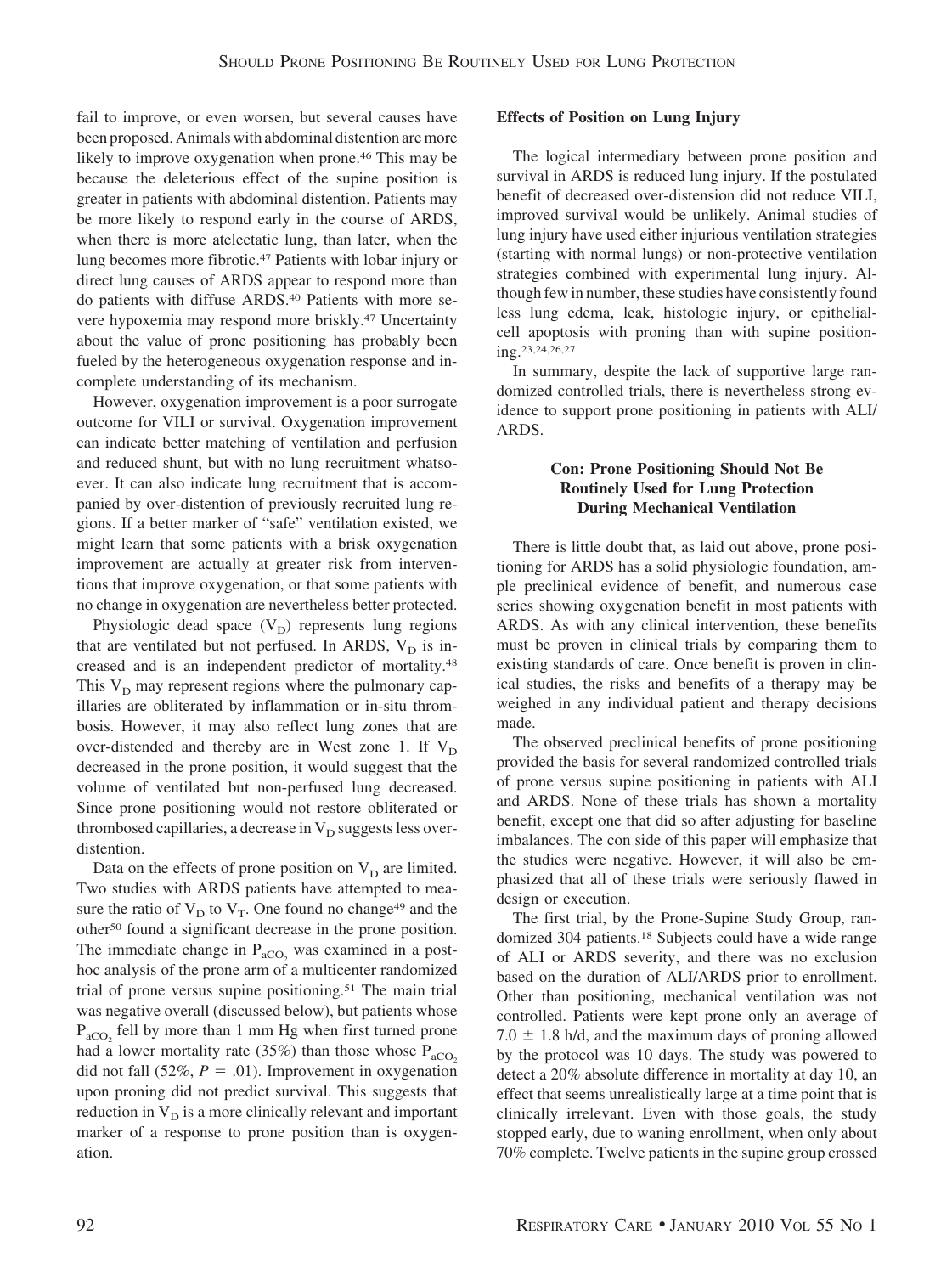over to the prone position, and 41 patients in the prone group missed periods of proning that they should have received. This was a negative study. However, it used a minimum "dose" (ie, hours per day) of prone positioning, did not control important confounders, was grossly underpowered, even for the chosen end point, and is therefore largely a lesson in how not to address the question.

A multicenter randomized trial by Guerin et al corrected only a few of those deficiencies.19 The trial was larger (802 patients). It was powered to a more reasonable end point, a 10% reduction in 28-day mortality, and it met its recruitment goal. However, it also enrolled many patients with milder lung injury and was not limited to ALI/ARDS patients (only about half the subjects had either ALI or ARDS as the cause of respiratory failure). The study had no exclusion for duration of illness, did not control mechanical ventilation, and over 20% of supine patients were crossed over to the prone position due to hypoxemia. Although the planned (and median actual) duration of prone positioning was slightly greater (8 h/d), that is still only one third of the day. Proning sessions were continued until clinical criteria for improvement were met, which was after a median of only 4 days. Thus, while this study was larger, the exposure to prone positioning was still brief, and potential group differences were blurred by crossover. The subjects had a wide variety of causes of respiratory failure, only some of which might be expected to benefit from proning. For comparison, consider a well established therapy such as hypertension-control to reduce stroke risk. It is much less likely that the benefit would be discernable if half the subjects were normotensive, and participants took their anti-hypertensive medications only every third day.

Some adverse events were more frequent in the prone group: there were 6 excess incidents of selective intubation and 22 of tube obstruction. However, note that when such events occur in clinical practice, they are generally immediately apparent and easily corrected. There was no excess unplanned extubations. Pressure sores were somewhat more frequent (3.61 vs 3.03/100 patient days,  $P = .005$ ). The severity or clinical importance of these complications was not reported. On the other hand, the ventilator-associated pneumonia rate was lower in the prone group (1.66 vs 2.14/100 mechanical-ventilation patientdays,  $P = .045$ ).

Three other trials are quite small. A pediatric trial anticipated very large benefits on ventilator-free days and mortality.16 Enrollment was stopped for futility after only 102 patients, the midpoint. Both study arms did much better than anticipated in the major outcomes. Two other studies stopped due to declining enrollment after only 40 patients. One was limited to trauma patients with ARDS, a group that typically has a low mortality compared to ARDS in other settings. Patients were proned an average



Fig. 4. Kaplan-Meier graph of intensive-care-unit survival of patients with acute respiratory distress syndrome randomized to supine or prone position. There was no significant difference between the groups. (From Reference 20, with permission.)

of just 11 h/d.52 The other study extended the planned daily prone positioning to 20 h/d.17 However, both studies are at least an order of magnitude too small to be conclusive.

A recent multicenter trial conducted in Spain and Mexico attempted to correct many of the shortcomings of earlier studies.20 Subjects needed to have more severe gas exchange abnormalities (ARDS, not ALI) and had to be enrolled within 48 hours of meeting oxygenation criteria. If prone, they were kept prone most of the day (target 20 h, actual 17 h), and this was continued until recovery, an average of 10 days. There was little crossover between the groups. Unfortunately, mechanical ventilation was not closely controlled. For feasibility considerations, the study was powered to an unrealistic reduction of mortality from 50% to 30%. Because the study had minimal funding, recruitment diminished to a trickle and the study was halted after only 142 patients had been enrolled. Because of the small sample size and baseline differences between the arms, Mancebo et al adjusted the analysis for the duration of ARDS prior to inclusion and the baseline Simplified Acute Physiology Score, which was higher in the prone arm. After adjustment, the relative risk of death in the supine arm was 2.53 (95% confidence interval [CI] 1.09 – 5.89,  $P = .03$ ). While this finding may be considered hypothesis-generating, these methodological issues preclude drawing any definitive conclusions. However, it was the most rationally designed of the published studies, and the results arguably favor prone positioning (Fig. 4).

In November 2009 the results from a larger trial designed to build on the findings from that study were published.21 This multicenter trial enrolled 344 patients with ARDS in 25 centers in Italy and Spain. Patients were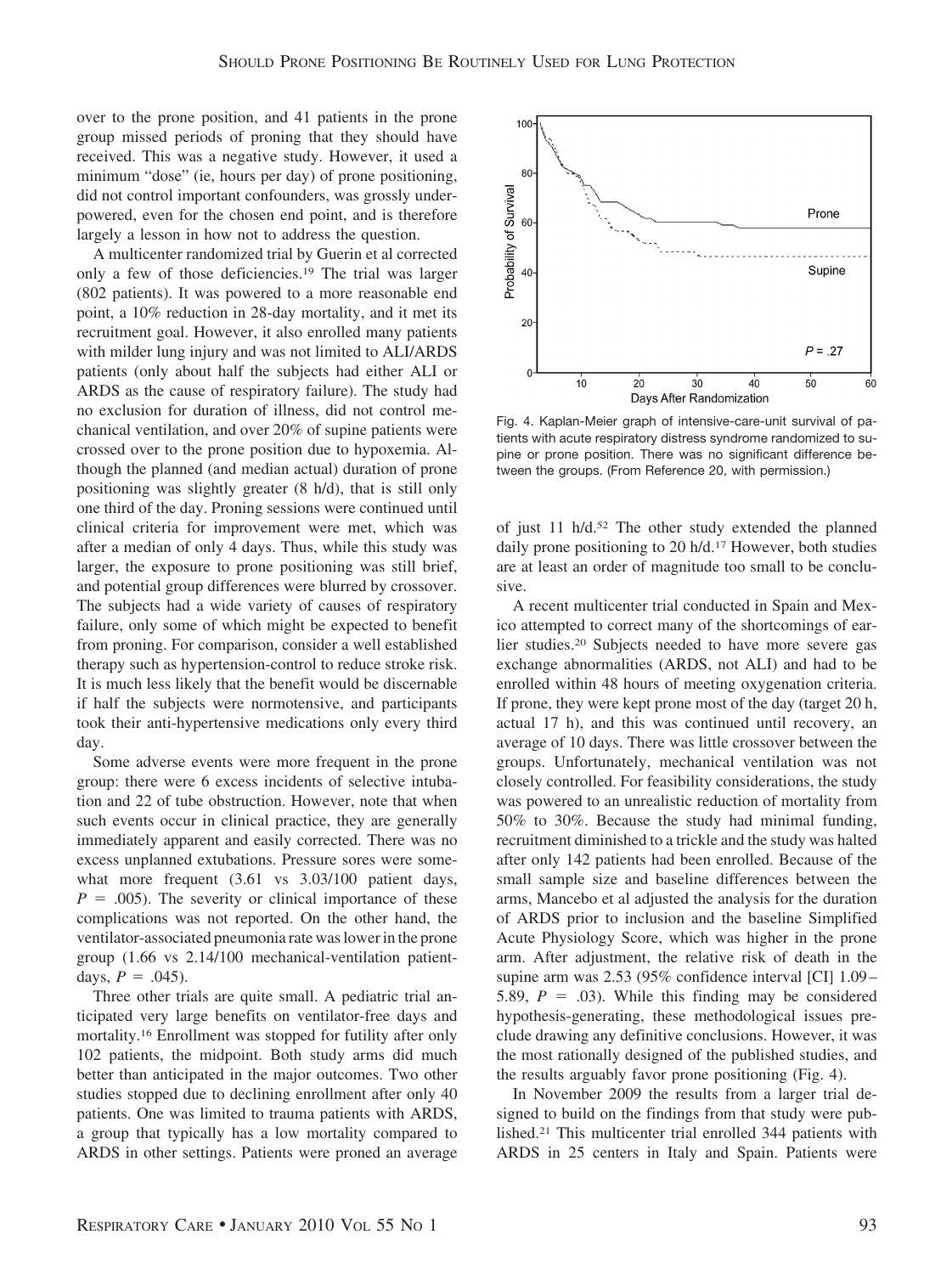

Fig. 5. A: Meta-analysis of effect of prone positioning on mortality, based on the 2 studies that reported a sub-group analysis of patients by Simplified Acute Physiology Score II (SAPS II) score. B: Effect of prone positioning on mortality in sicker patients (ie, SAPS II score > 50). (Adapted from Reference 9.)

stratified by ARDS severity (ratio of  $P_{aO_2}$  to fraction of inspired oxygen  $100 - 200$  mm Hg vs  $\lt$  100 mm Hg) and were enrolled within 72 hours of meeting eligibility criteria. Patients were randomized to supine ventilation or prone ventilation, targeting 20 hours/day, and both groups received protocolized lung-protective ventilation with  $V<sub>T</sub>$  of 8 mL/kg ideal body weight and plateau airway pressure  $<$  30 cm H<sub>2</sub>O. Prone positioning was maintained until physiologic lung recovery. The study was powered to detect a 15% absolute reduction in 28-day mortality. This is relatively optimistic, considering that small  $V_T$  only improved mortality by 9%.3 Compliance with prone positioning was good, with a mean daily duration of  $18 \pm 4$  hours. Groups were similar at baseline in terms of severity of illness and gas exchange.

Over the entire cohort, gas exchange improved more quickly in the prone group. However, there was no difference in 28-day mortality (prone vs supine, 31% vs 33%, risk ratio 0.97, 95% CI 0.84–1.13,  $P = 0.72$ ), intensive care unit mortality (38% vs 42%, risk ratio 0.94, 95% CI 0.79–1.12,  $P = .47$ ), or 6-month mortality (47% vs 52%, risk ratio 0.90, 95% CI 0.73–1.11,  $P = .33$ ). Among the sub-group of patients with severe hypoxemia managed in the prone position, the relative risk of death was lower, but the confidence intervals were wider, so the prone and supine mortality outcomes remained not significantly different: 28-day mortality risk ratio 0.87, 95% CI 0.66 –1.14,  $P = .31$ ; intensive care unit mortality risk ratio 0.83, 95% CI 0.60 – 1.15,  $P = 0.25$ ; and 6-month mortality risk ratio 0.78, 95% CI 0.53–1.14,  $P = 0.19$ . Moreover, there were significantly more frequent adverse events in the patients managed prone, including airway obstruction, inadvertent extubation, hypotension, and vomiting. This large trial, designed based on everything that was learned from earlier trials, could detect only unfavorable effects of routine prone positioning in ARDS.

Four meta-analyses of proning studies were published in 2008.8-11 Since all of the studies included in the analyses were negative, it is not surprising that the meta-analyses came to the same conclusion, that prone position had no effect on mortality (Fig. 5) or other clinical outcomes, but did improve oxygenation. Remember, however, that a metaanalysis cannot overcome the design deficiencies of the included trials. One interesting finding was that proning improved mortality in sicker patients, those with a Simplified Acute Physiology Score II  $>$  50 (see Fig. 5). Until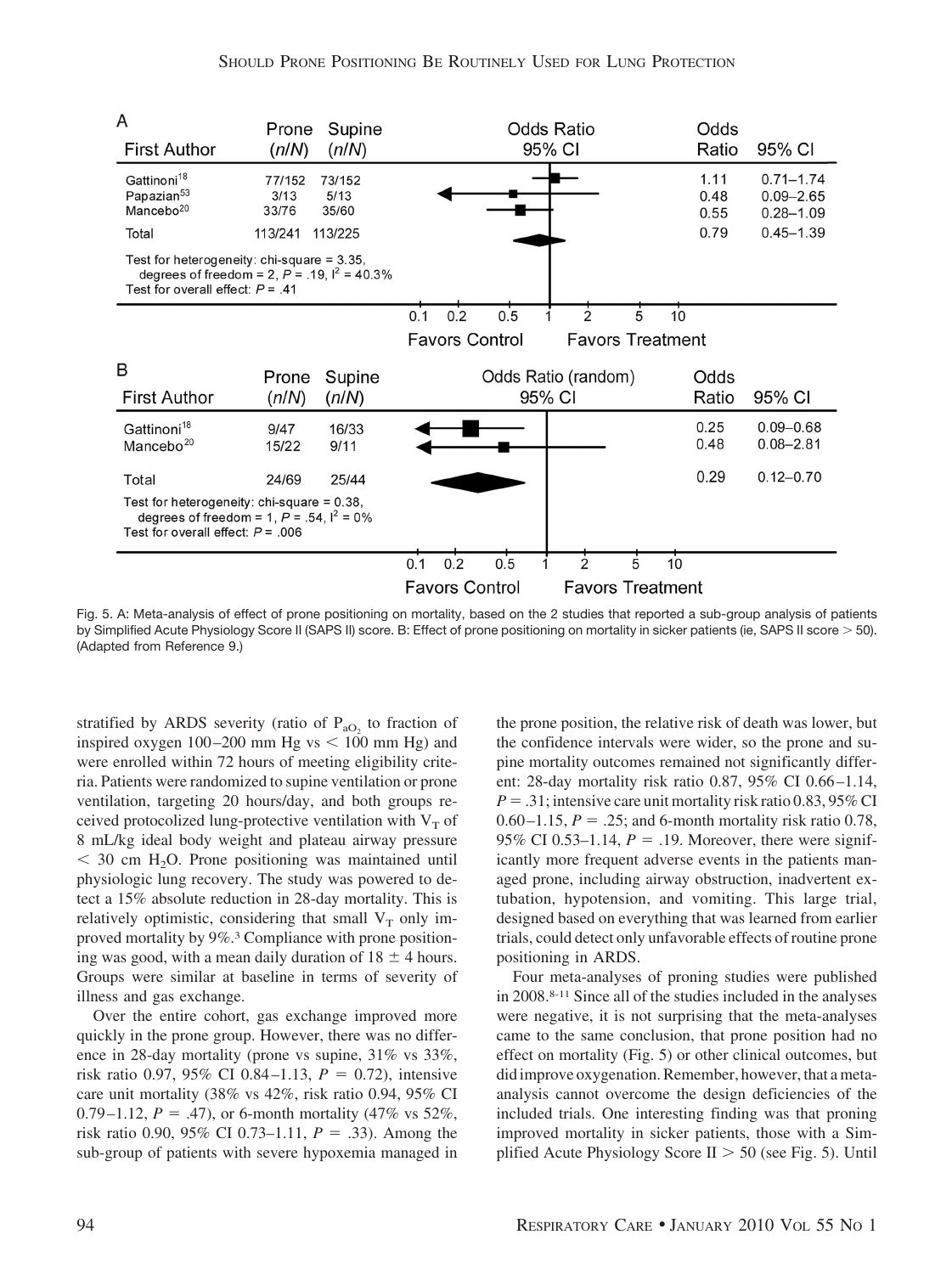this is prospectively confirmed, this finding should only be considered hypothesis-generating.

### **Summary**

The practicing clinician standing beside his or her patient with ARDS faces a dilemma. When high-quality, definitive clinical trial data support an intervention, the clinician has to decide if this patient resembles the patients in the trial, and whether this intensive care unit can carry out the interventions as safely and effectively as in the trial. This may be simple for a medication, but can be complicated for other interventions. If both conditions are met, however, then the risks and benefits to this patient should be similar to those in the trial's patients, and the principles of evidence-based medicine should guide action. Such is the state of the art with regards to setting  $V_T$ .

The situation with prone positioning is less certain. Prone positioning is certainly backed by a strong physiologic rationale and data. Adverse effects can be minimized if the clinician has experience with prone positioning and pays careful attention to patient pressure points.54 There are, however, no definitive clinical trial data. Though one trial so far found a 2.5-fold greater risk of death with supine positioning, this was not confirmed in a more definitive study. There are important questions regarding the appropriate patients, "dose," and timing of proning in ALI/ARDS. Based on the results of trials and recent meta-analyses, it appears that in the sickest patients with ARDS there may indeed be physiologic or clinical benefit. Prone positioning is a rational approach for a patient whose hypoxemia appears urgently life-threatening, but its routine use is less defensible. Until more data are available, the prudent clinician will weigh the risks and potential benefits of proning with each patient.

#### **REFERENCES**

- 1. Imai Y, Nakagawa S, Ito Y, Kawano T, Slutsky AS, Miyasaka K. Comparison of lung protection strategies using conventional and high-frequency oscillatory ventilation. J Appl Physiol 2001;91(4): 1836-1844.
- 2. Ranieri VM, Suter PM, Tortorella C, De Tullio R, Dayer JM, Brienza A, et al. Effect of mechanical ventilation on inflammatory mediators in patients with acute respiratory distress syndrome: a randomized controlled trial. JAMA 1999;282(1):54-61.
- 3. ARDS Network Investigators. Ventilation with lower tidal volumes as compared with traditional tidal volumes for acute lung injury and the acute respiratory distress syndrome. N Engl J Med 2000;342(18): 1301-1308.
- 4. Pappert D, Rossaint R, Slama K, Gruning T, Falke KJ. Influence of positioning on ventilation-perfusion relationships in severe adult respiratory distress syndrome. Chest 1994;106(5):1511-1516.
- 5. Lamm WJ, Graham MM, Albert RK. Mechanism by which the prone position improves oxygenation in acute lung injury. Am J Respir Crit Care Med 1994;150(1):184-193.
- 6. Mutoh T, Guest RJ, Lamm WJ, Albert RK. Prone position alters the effect of volume overload on regional pleural pressures and improves hypoxemia in pigs in vivo. Am Rev Respir Dis 1992;146(2): 300-306.
- 7. Piehl MA, Brown RS. Use of extreme position changes in acute respiratory failure. Crit Care Med 1976;4(1):13-14.
- 8. Sud S, Sud M, Friedrich JO, Adhikari NK. Effect of mechanical ventilation in the prone position on clinical outcomes in patients with acute hypoxemic respiratory failure: a systematic review and metaanalysis. CMAJ 2008;178(9):1153-1161.
- 9. Alsaghir AH, Martin CM. Effect of prone positioning in patients with acute respiratory distress syndrome: a meta-analysis. Crit Care Med 2008;36(2):603-609.
- 10. Abroug F, Ouanes-Besbes L, Elatrous S, Brochard L. The effect of prone positioning in acute respiratory distress syndrome or acute lung injury: a meta-analysis. Areas of uncertainty and recommendations for research. Intensive Care Medicine 2008;34(6):1002-1011.
- 11. Tiruvoipati R, Bangash M, Manktelow B, Peek GJ. Efficacy of prone ventilation in adult patients with acute respiratory failure: a metaanalysis. J Crit Care 2008;23(1):101-110.
- 12. Pelosi P, Brazzi L, Gattinoni L. Prone position in acute respiratory distress syndrome. Eur Respir J 2002;20(4):1017-1028.
- 13. Mercat A, Richard JCM, Vielle B, Jaber S, Osman D, Diehl JL, et al. Positive end-expiratory pressure setting in adults with acute lung injury and acute respiratory distress syndrome: a randomized controlled trial. JAMA 2008;299(6):646-655.
- 14. Brower RG, Lanken PN, MacIntyre N, Matthay MA, Morris A, Ancukiewicz M, et al; ARDS Clinical Trials Network. Higher versus lower positive end-expiratory pressures in patients with the acute respiratory distress syndrome. N Engl J Med 2004;351(4):327-336.
- 15. Meade MO, Cook DJ, Guyatt GH, Slutsky AS, Arabi YM, Cooper DJ, et al; Lung Open Ventilation Study Investigators. Ventilation strategy using low tidal volumes, recruitment maneuvers, and high positive end-expiratory pressure for acute lung injury and acute respiratory distress syndrome: a randomized controlled trial. JAMA 2008;299(6):637-645.
- 16. Curley MA, Hibberd PL, Fineman LD, Wypij D, Shih MC, Thompson JE, et al. Effect of prone positioning on clinical outcomes in children with acute lung injury: a randomized controlled trial. JAMA 2005;294(2):229-237.
- 17. Fernandez R, Trenchs X, Klamburg J, Castedo J, Serrano JM, Besso G, et al. Prone positioning in acute respiratory distress syndrome: a multicenter randomized clinical trial. Intensive Care Med 2008;34(8): 1487-1491.
- 18. Gattinoni L, Tognoni G, Pesenti A, Taccone P, Mascheroni D, Labarta V, et al; Prone-Supine Study Group. Effect of prone positioning on the survival of patients with acute respiratory failure. N Engl J Med 2001;345(8):568-573.
- 19. Guerin C, Gaillard S, Lemasson S, Ayzac L, Girard R, Beuret P, et al. Effects of systematic prone positioning in hypoxemic acute respiratory failure: a randomized controlled trial. JAMA 2004;292(19): 2379-2387.
- 20. Mancebo J, Fernandez R, Blanch L, Rialp G, Gordo F, Ferrer M, et al. A multicenter trial of prolonged prone ventilation in severe acute respiratory distress syndrome. Am J Respir Crit Care Med 2006; 173(11):1233-1239.
- 21. Taccone P, Pesenti A, Latini R, Polli F, Vagginelli F, Mietto C, et al; Prone-Supine II Study Group. Prone positioning in patients with moderate and severe acute respiratory distress syndrome: a randomized controlled trial. JAMA 2009;302(18):1977-1984.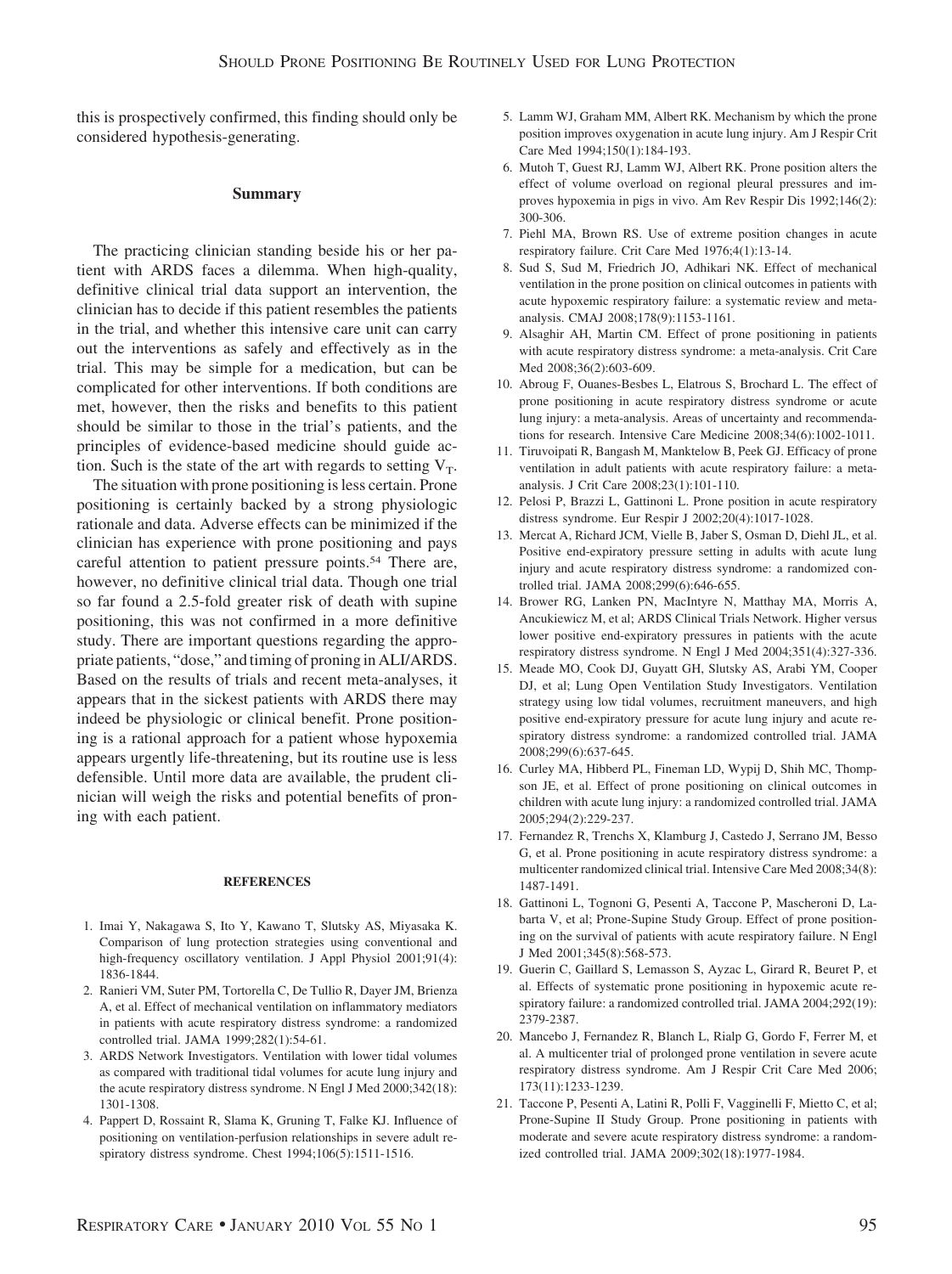- 22. Wiener CM, McKenna WJ, Myers MJ, Lavender JP, Hughes JM. Left lower lobe ventilation is reduced in patients with cardiomegaly in the supine but not the prone position. Am Rev Respir Dis 1990; 141(1):150-155.
- 23. Broccard A, Shapiro RS, Schmitz LL, Adams AB, Nahum A, Marini JJ. Prone positioning attenuates and redistributes ventilator-induced lung injury in dogs. Crit Care Med 2000;28(2):295-303.
- 24. Broccard AF, Shapiro RS, Schmitz LL, Ravenscraft SA, Marini JJ. Influence of prone position on the extent and distribution of lung injury in a high tidal volume oleic acid model of acute respiratory distress syndrome. Crit Care Med 1997;25(1):16-27.
- 25. Chan MC, Hsu JY, Liu HH, Lee YL, Pong SC, Chang LY, et al. Effects of prone position on inflammatory markers in patients with ARDS due to community-acquired pneumonia. J Formos Med Assoc 2007;106(9):708-716.
- 26. Nakos G, Batistatou A, Galiatsou E, Konstanti E, Koulouras V, Kanavaros P, et al. Lung and end organ injury due to mechanical ventilation in animals: comparison between the prone and supine positions. Crit Care 2006;10(1):R38.
- 27. Valenza F, Guglielmi M, Maffioletti M, Tedesco C, Maccagni P, Fossali T, et al. Prone position delays the progression of ventilatorinduced lung injury in rats: does lung strain distribution play a role? Crit Care Med 2005;33(2):361-367.
- 28. Bryan AC. Conference on the scientific basis of respiratory therapy. Pulmonary physiotherapy in the pediatric age group: comments of a devil's advocate. Am Rev Respir Dis 1974;110(6 Pt 2):143-144.
- 29. Milic-Emili J, Mead J, Turner JM. Topography of esophageal pressure as a function of posture in man. J Appl Physiol 1964;19:212- 216.
- 30. Glazier JB, Hughes JM, Maloney JE, West JB. Vertical gradient of alveolar size in lungs of dogs frozen intact. J Appl Physiol 1967; 23(5):694-705.
- 31. Moreno F, Lyons HA. Effect of body posture on lung volumes. J Appl Physiol 1961;16:27-29.
- 32. Alexander MSM, Peters AM, Cleland JP, Lavender JP. Impaired left lower lobe ventilation in patients with cardiomegaly. Chest 1992; 101(5):1189-1193.
- 33. Gattinoni L, Pelosi P, Crotti S, Valenza F. Effects of positive endexpiratory pressure on regional distribution of tidal volume and recruitment in adult respiratory distress syndrome. Am J Respir Crit Care Med 1995;151(6):1807-1814.
- 34. Nyren S, Mure M, Jacobsson H, Larsson SA, Lindahl SG. Pulmonary perfusion is more uniform in the prone than in the supine position: scintigraphy in healthy humans. J Appl Physiol 1999;86(4): 1135-1141.
- 35. Wiener CM, Kirk W, Albert RK. Prone position reverses gravitational distribution of perfusion in dog lungs with oleic acid-induced injury. J Appl Physiol 1990;68(4):1386-1392.
- 36. Hughes M, West JB. Point: Gravity is the major factor determining the distribution of blood flow in the human lung. J Appl Physiol 2008;104(5):1531-1533.
- 37. Glenny R. Counterpoint: Gravity is not the major factor determining the distribution of blood flow in the healthy human lung. J Appl Physiol 2008;104(5):1533-1535.
- 38. Richard JC, Bregeon F, Costes N, Bars DL, Tourvieille C, Lavenne F, et al. Effects of prone position and positive end-expiratory pres-

sure on lung perfusion and ventilation. Crit Care Med 2008;36(8): 2373-2380.

- 39. Albert RK, Hubmayr RD. The prone position eliminates compression of the lungs by the heart. Am J Respir Crit Care Med 2000; 161(5):1660-1665.
- 40. Galiatsou E, Kostanti E, Svarna E, Kitsakos A, Koulouras V, Efremidis SC, Nakos G. Prone position augments recruitment and prevents alveolar overinflation in acute lung injury. Am J Respir Crit Care Med 2006;174(2):187-197.
- 41. Pelosi P, Tubiolo D, Mascheroni D, Vicardi P, Crotti S, Valenza F, Gattinoni L. Effects of the prone position on respiratory mechanics and gas exchange during acute lung injury. Am J Respir Crit Care Med 1998;157(2):387-393.
- 42. Beck KC, Rehder K. Differences in regional vascular conductances in isolated dog lungs. J Appl Physiol 1986;61(2):530-538.
- 43. Mure M, Domino KB, Lindahl SG, Hlastala MP, Altemeier WA, Glenny RW. Regional ventilation-perfusion distribution is more uniform in the prone position. J Appl Physiol 2000;88(3):1076-1083.
- 44. Brazzi L, Pelosi P, Gattinoni L. Prone position in mechanicallyventilated patients. Monaldi Arch Chest Dis 1998;53(4):410-414.
- 45. Albert RK, Leasa D, Sanderson M, Robertson HT, Hlastala MP. The prone position improves arterial oxygenation and reduces shunt in oleic-acid-induced acute lung injury. Am Rev Respir Dis 1987; 135(3):628-633.
- 46. Mure M, Glenny RW, Domino KB, Hlastala MP. Pulmonary gas exchange improves in the prone position with abdominal distension. Am J Respir Crit Care Med 1998;157(6 Pt 1):1785-1790.
- 47. Blanch L, Mancebo J, Perez M, Martinez M, Mas A, Betbese AJ, et al. Short-term effects of prone position in critically ill patients with acute respiratory distress syndrome. Intensive Care Med 1997;23(10): 1033-1039.
- 48. Nuckton TJ, Alonso JA, Kallet RH, Daniel BM, Pittet JF, Eisner MD, Matthay MA. Pulmonary dead-space fraction as a risk factor for death in the acute respiratory distress syndrome. N Engl J Med 2002;346(17):1281-1286.
- 49. Chiumello D, Cressoni M, Racagni M, Landi L, Li Bassi G, Polli F, et al. Effects of thoraco-pelvic supports during prone position in patients with acute lung injury/acute respiratory distress syndrome: a physiological study. Crit Care 2006;10(3):R87.
- 50. Mentzelopoulos SD, Roussos C, Zakynthinos SG. Prone position reduces lung stress and strain in severe acute respiratory distress syndrome. Eur Respir J 2005;25(3):534-544.
- 51. Gattinoni L, Vagginelli F, Carlesso E, Taccone P, Conte V, Chiumello D, et al. Decrease in  $P_{aCO_2}$  with prone position is predictive of improved outcome in acute respiratory distress syndrome. Crit Care Med 2003;31(12):2727-2733.
- 52. Voggenreiter G, Aufmkolk M, Stiletto RJ, Baacke MG, Waydhas C, Ose C, et al. Prone positioning improves oxygenation in post-traumatic lung injury: a prospective randomized trial. J Trauma 2005; 59(2):333-341.
- 53. Papazian L, Gainnier M, Marin V, Donati S, Arnal JM, Demory D, Roch A, et al. Comparison of prone positioning and high-frequency oscillatory ventilation in patients with acute respiratory distress syndrome. Crit Care Med 2005;33(10):2162-2171.
- 54. Messerole E, Peine P, Wittkopp S, Marini JJ, Albert RK. The pragmatics of prone positioning. Am J Respir Crit Care Med 2002; 165(10):1359-1363.

#### **Discussion**

**Moores:** I always thought intuitively or physiologically that maybe the patients who respond are those with nonpulmonary ARDS, and that pulmonary ARDS may have different physiology and a different kind of recruitment, so you might not see the same outcomes. Is that reasonable, or is there something else that predicts which patients respond?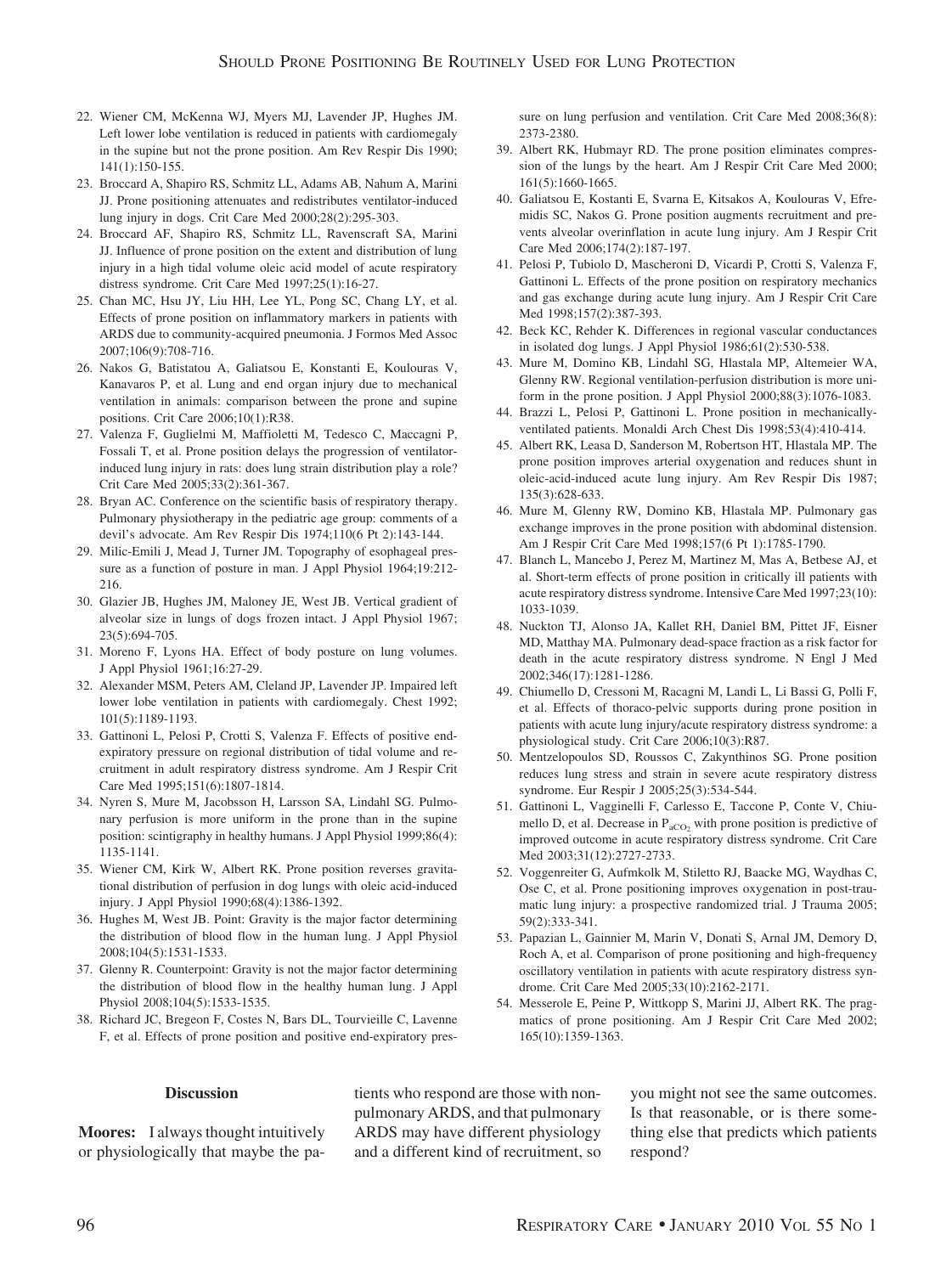**Fessler:** Gattinoni did studies<sup>1,2</sup> that divided people by whether they had pulmonary or extra-pulmonary ARDS, but didn't specifically look at proning. One study3 looked at proning and the radiologic distribution of ARD-S,and the finding was somewhat counterintuitive in that patients with lobar infiltrates tended to improve their oxygenation more than those with diffuse infiltrates. I don't have a physiologic explanation for that.

- 1. Goodman LR, Fumagalli R, Tagliabue P, Tagliabue M, Tagliabue M, Ferrario M, et al. Adult respiratory distress syndrome due to pulmonary and extrapulmonary causes: CT, clinical, and functional correlations. Radiology 1999;213(2):545-552.
- 2. Gattinoni L, Pelosi P, Suter PM, Pedoto A, Vercesi P, Lisson A. Acute respiratory distress syndrome caused by pulmonary and extrapulmonary disease: different syndromes? Am J Respir Crit Care Med 1998; 158(1):3-11.
- 3. Galiatsou E, Kostanti E, Svarna E, Kitsakos A, Koulouras V, Efremidis SC, Nakos G. Prone position augments recruitment and prevents alveolar overinflation in acute lung injury. Am J Respir Crit Care Med 2006; 174(2):187-197.

**Talmor:** Gattinoni found a more equal distribution of the transpulmonary pressure in prone ARDS patients.1 He also suggested that, since part of the benefit is due to redistribution of densities in the lung, there would be more benefit in patients with more recruitable lung. You would expect that might benefit patients with non-pulmonary ARDS more than patients with pulmonary ARDS.

1. Pelosi P, Brazzi L, Gattinoni L. Prone position in acute respiratory distress syndrome Eur Respir J 2002;20(4):1017- 1028.

**Moores:** I haven't listened to Gattinoni speak about it for a year or two, so I wasn't sure if that had been explored further or if they realized it was not as important and should be dropped.

**MacIntyre:** Is holding the abdomen in place important in proning? I'm intrigued that one effect of proning is that by stiffening up the chest wall it tends to equalize the distribution of gases in the lung and maybe perfusion as well. You mentioned a device that allows the belly to move freely, but maybe the belly should be on a flat surface to prevent a loss of this chest wall or thoracic stiffness.

**Fessler:** We use a rotisserie, Neil. There hasn't been a consistent finding that allowing the abdomen to hang free, versus having the patient lie on a mattress, changes the oxygenation response.

Animal studies have also had inconsistent findings: some better, some worse with abdominal support. In a study<sup>1</sup> with pigs they increased abdominal pressure by inflating a balloon in the abdominal cavity, and proning improved oxygenation more when the balloon was inflated.

1. Mure M, Glenny RW, Domino KB, Hlastala MP. Pulmonary gas exchange improves in the prone position with abdominal distension. Am J Respir Crit Care Med 1998; 157(6 Pt 1):1785-1790.

**MacIntyre:** So it had an effect, we're just not sure which way.

Fessler: It was either good or bad; I'm sure of that.

**Moores:** I thought that early on there was some thought that having the chest wall against something hard and flat was a good thing for chest compliance. However, another way you might recruit more lung is to allow the diaphragm to come down further, which could recruit more in the lower lungs. So if you let the abdomen hang free and get the abdominal contents away, you could let the diaphragm adjust its position more.

**Sessler:** Have investigators adhered to low-tidal-volume ventilation in the more recent randomized controlled trials? And should that make much of a difference? Some of the earlier studies, including Gattinoni et al<sup>1</sup> in 2001, did not adhere to low-tidal-volume ventilation.

1. Gattinoni L, Tognoni G, Pesenti A, Taccone P, Mascheroni D, Labarta V, et al; Prone-Supine Study Group. Effect of prone positioning on the survival of patients with acute respiratory failure. N Engl J Med 2001;345(8):568-573.

**Fessler:** The study by Mancebo et al<sup>1</sup> aimed for tidal volumes of less than 10 mL/kg. The average tidal volume in that study was maybe 500 – 600 mL. I don't know the details of the protocol that Gattinoni included in his current studies. But it is important to use state-of-the-art care in everything you're doing except the intervention you're studying. It might make proning look ineffective if all the benefit that can be achieved from a mechanical ventilator can be achieved by reducing tidal volume. Then you might not see any of the benefit of proning.

1. Mancebo J, Fernández R, Blanch L, Rialp G, Gordo F, Ferrer M, et al. A multicenter trial of prolonged prone ventilation in severe acute respiratory distress syndrome. Am J Respir Crit Care Med 2006;173(11): 1233-1239.

**MacIntyre:** Hank, from a practical perspective, if a patient failed to improve after so many hours in the prone position, would you just bag the idea?

**Fessler:** That has been my practice when I've used proning. I don't have a better marker to tell me that the patient who is not improving in oxygenation is improving in anything else.

**Talmor:** Both the Mancebo et al trial<sup>1</sup> and the Gattinoni et al<sup>2</sup> study used tidal volume of 10 mL/kg in both arms. The French trial<sup>3</sup> used around 8 mL/ kg, so even that wasn't a low tidal volume by today's standard.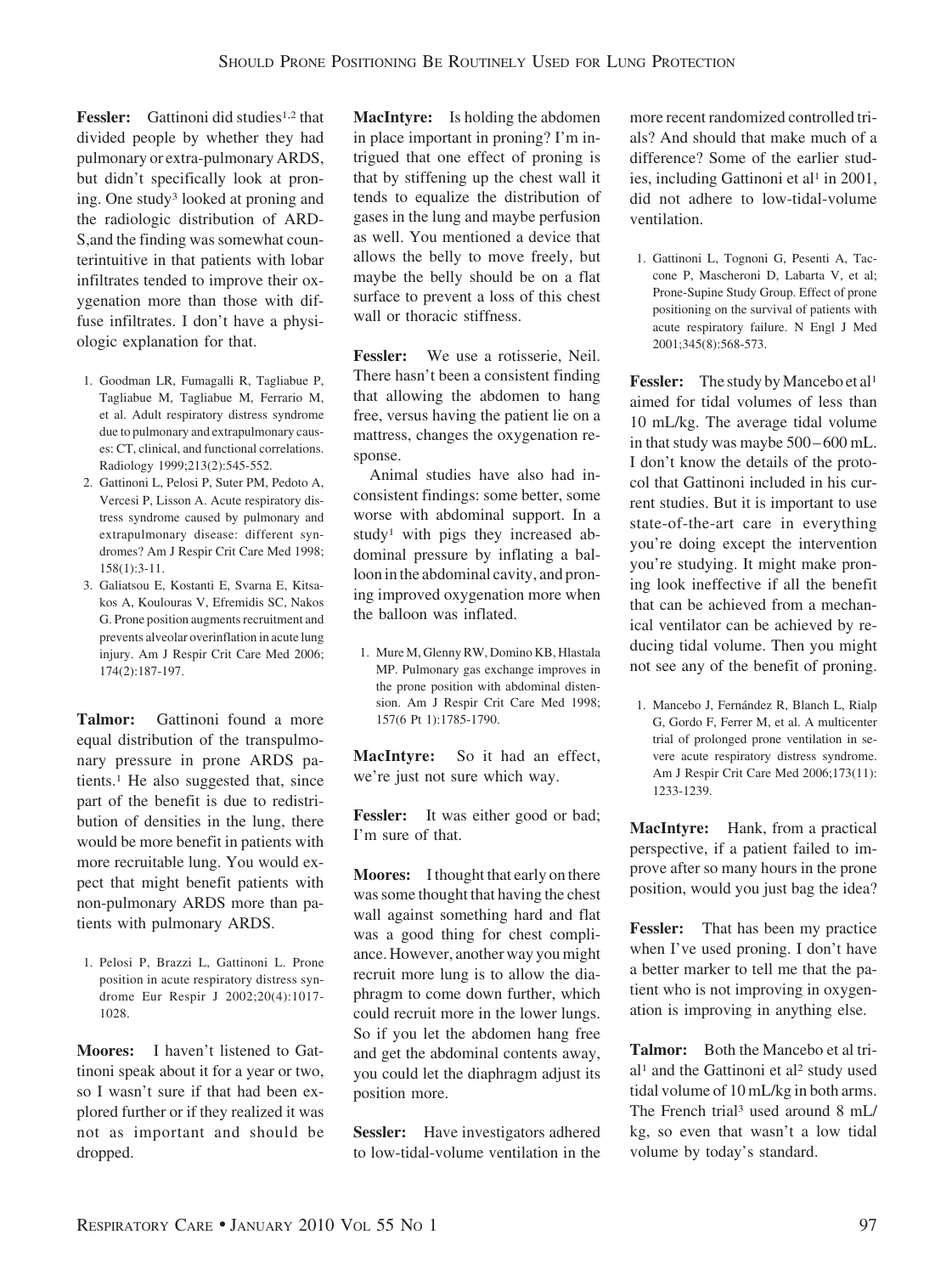- 1. Mancebo J, Fernández R, Blanch L, Rialp G, Gordo F, Ferrer M, et al. A multicenter trial of prolonged prone ventilation in severe acute respiratory distress syndrome. Am J Respir Crit Care Med 2006;173(11): 1233-1239.
- 2. Gattinoni L, Tognoni G, Pesenti A, Taccone P, Mascheroni D, Labarta V, et al; Prone-Supine Study Group. Effect of prone positioning on the survival of patients with acute respiratory failure. N Engl J Med 2001;345(8):568-573.
- 3. Guerin C et al. Effects of systematic prone positioning in hypoxemic acute respiratory failure. JAMA 2004;292(19):2379-2387.

**MacIntyre:** Dan, why would they use that injurious tidal volume in a clinical trial in 2009?

**Talmor:** I don't think you would if you were designing these trials now, but both the Gattinoni and the French trial started in the late 90s.

**MacIntyre:** Oh, I'm sorry, I thought you meant the current trials were doing that.

## **Talmor:** No.

**Siobal:** You both mentioned the "dose" (ie, hours per day) of prone positioning. What is an adequate dose? We always run into that problem when we have a prone patient who appears to be responding but their oxygenation climbs when they're flipped supine. And how should we wean the proning dose? What do we wean first? Should we decrease the hours per day of prone positioning? Should we decrease the frequency of prone positioning by increasing the time of supine positioning? And when should we lower the PEEP?

**Fessler:** My prejudice is that the more time in the prone position, the more benefit the patient will have. When we've used proning, we've kept the patient prone for as much of the day as we can. So far there's no good indicator for when to stop using the prone position, but when the supplemental-oxygen requirement decreases to the point where you're thinking

about weaning, they probably don't need much more lung protection. We have not attempted to wean any patients prone. That would be an interesting trial.

**Moores:** The Shock Trauma Center at the University of Maryland has a lot of experience with this, but they publish little about it. They prone everybody, not just patients with ARDS. I'm not so sure why they do that, but all of their trauma patients are in Stryker frames, and they leave the patient prone unless there's a complication or problem, and as soon as they correct the problem, they flip the patient prone again. Their complication rate is fairly low, but, I think they're good at it because they do it all the time and they tend to keep people prone other than during nursing care.

**Siobal:** Dr Hibashi uses airway pressure-release ventilation and also publishes little about it, but I saw him present a photo of a patient in some type of bed or device standing up in a crucifix position, and I think that would be good for lung recruitment.

**Epstein:** Richard et al studied the physiology of upright positioning,1 and I think there was some potential physiologic benefit, but nobody's done a clinical trial.

1. Richard JC, Maggiore SM, Mancebo J, Lemaire F, Jonson B, Brochard L. Effects of vertical positioning on gas exchange and lung volumes in acute respiratory distress syndrome. Intensive Care Med 2006; 32(10):1623-1626.

**Sessler:** One small study found an oxygenation benefit from some upright position, but I don't know if it was a standing position.

1. Hoste EA, Roosens CD, Bracke S, Decruyenaere JM, Benoit DD, Vandewoude KH, Colardyn FA. Acute effects of upright position on gas exchange in patients with acute respiratory distress syndrome. J Intensive Care Med 2005;20(1):43-49.

**Fessler:** Clearly, the only thing left to study is the inverted position.

**Sessler:** This strikes me as an area where translation from research to general practice is particularly important. As Lisa mentioned, there's a major difference between a "fine-tuned machine" such as the Maryland Shock and Trauma Center and a small hospital where a physician decides to try prone positioning with one nurse assisting; there is a high risk for misadventure. Has there been any research about broader application of proning in a non-research setting?

**Talmor:** I haven't seen any such studies. In a position piece<sup>1</sup> Rick Albert offered practical suggestions for how to avoid proning misadventures, but I don't think he said how many such events he'd seen.

1. Messerole E, Peine P, Wittkopp S, Marini JJ, Albert RK. The pragmatics of prone positioning. Am J Respir Crit Care Med 2002;165(10):1359-1363.

**MacIntyre:** Are the sedation needs the same in the prone and the supine position?

**Moores:** The sedation requirement is greater.

Sessler: So is the requirement for neuromuscular blockade.

**Fessler:** One of the difficulties of interpreting these studies, particularly the physiologic studies, is that many of them routinely paralyzed the patients for the sake of the study. So the improvement in ventilation-perfusion ratio, for example, or oxygenation, may not apply to patients who are not paralyzed.

**Talmor:** I find prone positioning fascinating because it's one of those good ideas that's been disproved multiple times and it refuses to go away. There are 5 clinical trials at least (the relatively good ones) and multiple